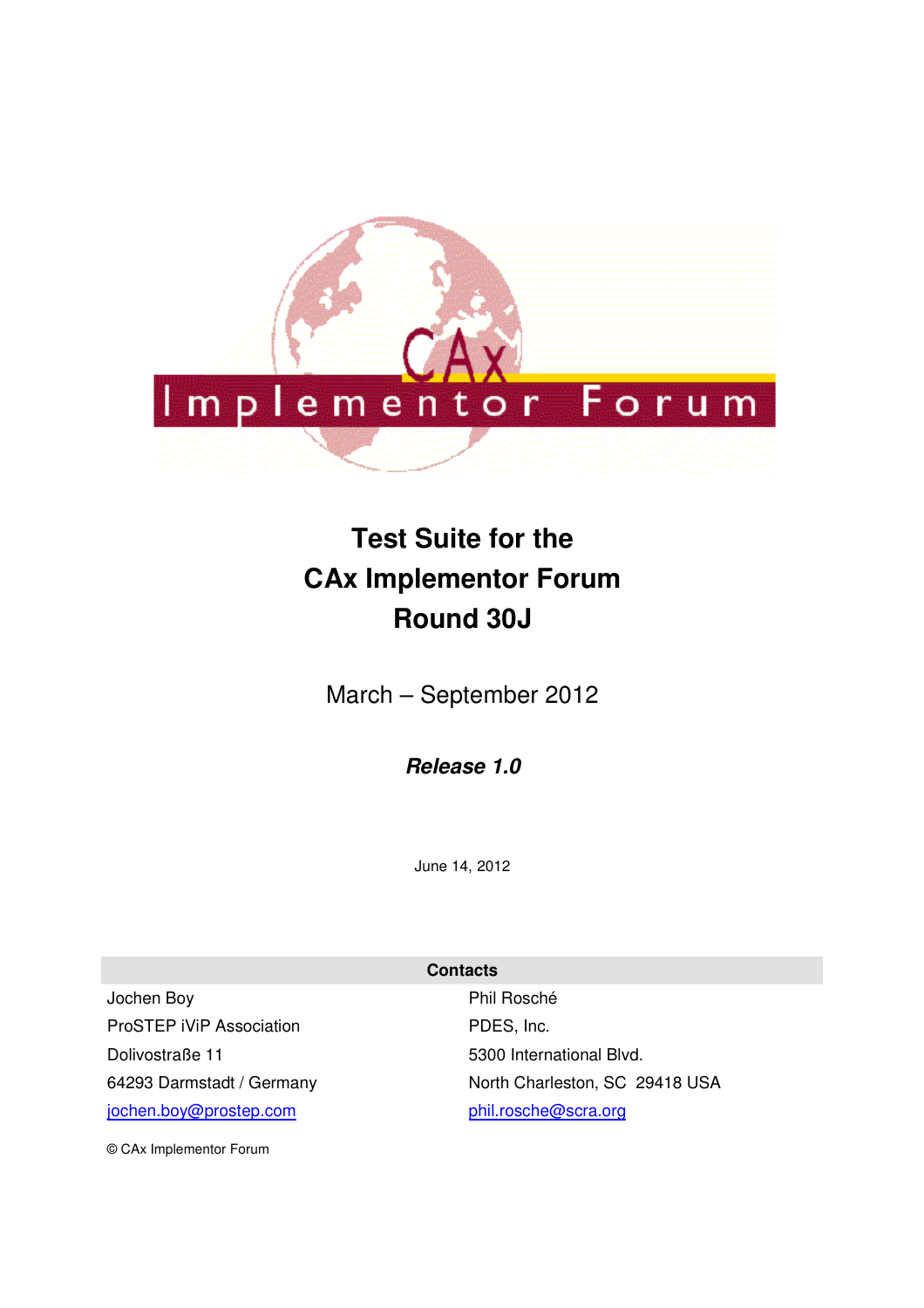

# *Table of Contents*

| $\mathbf 1$      |  |
|------------------|--|
| 1.1              |  |
| 1.2 <sub>1</sub> |  |
| 1.3              |  |
| 1.4              |  |
| $\mathbf{2}$     |  |
| 2.1              |  |
| 2.2              |  |
| 2.3              |  |
| 2.4              |  |
| 2.5              |  |
| 3                |  |
| 3.1              |  |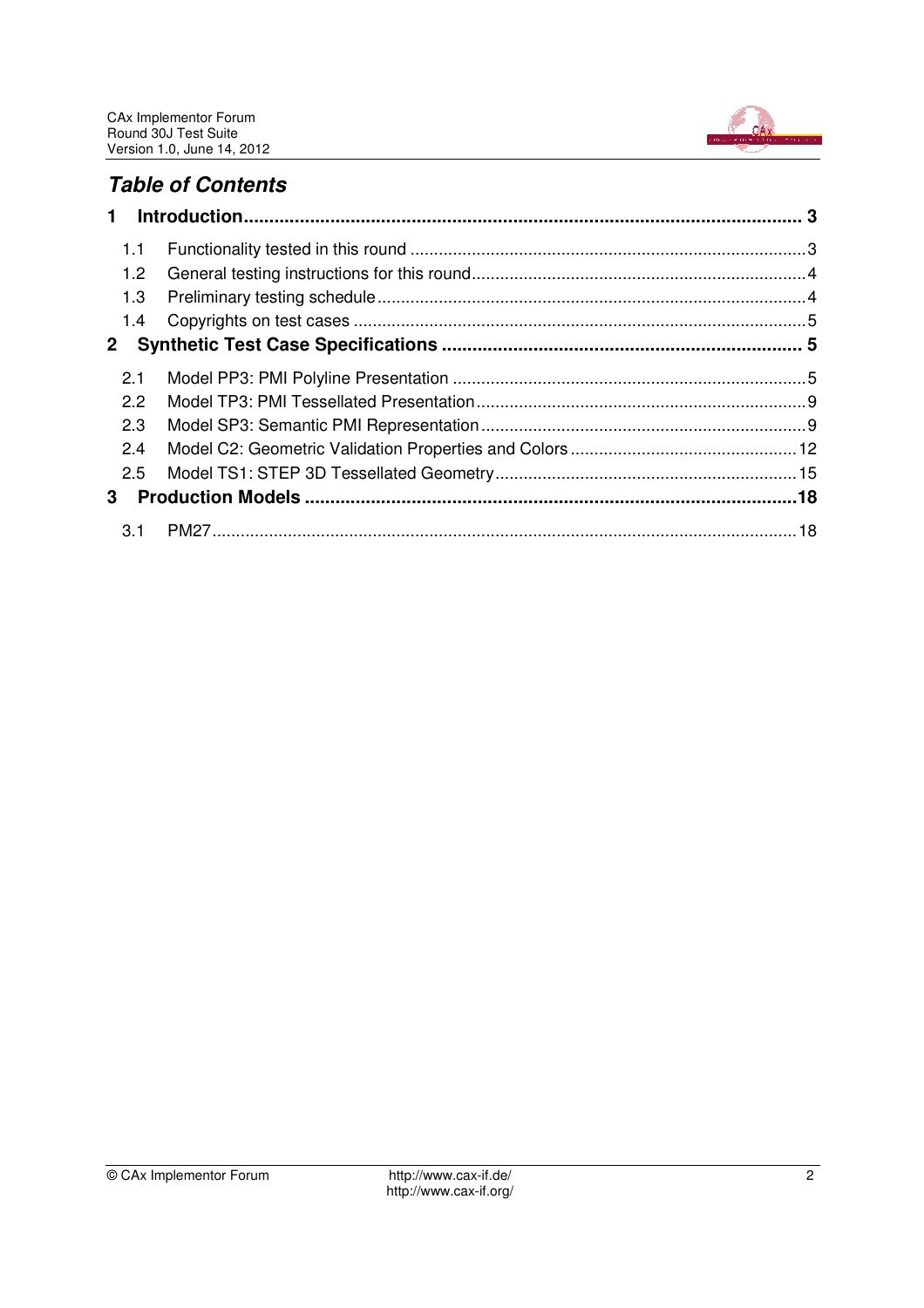

# **1 Introduction**

This document describes the suite of test cases to be used for the thirtieth round of testing of the CAx Implementor Forum (CAx-IF). The CAx-IF is a joint testing forum organized by PDES, Inc., and the ProSTEP iViP Association. The test rounds of the CAx-IF concentrate primarily on testing the interoperability and conformance of STEP processors based on AP203, AP214, and AP242.

The test rounds in general combine testing of synthetic and production models. Production models will in most cases be provided by the member companies of the organizations PDES, Inc. and ProSTEP iViP Association. When production models are not available from the member companies, "production-like" models will be solicited from the various CAx-IF participants.

This test suite includes synthetic models for testing the following capabilities: Presentation of Product Manufacturing Information (PMI), both as Polylines and semantically based on Representation, User Defined Attributes, Geometric Validation Properties, and Model Styling.

Production models are provided for assemblies and piece parts. The basis for the production test cases is native CAD models. Each test case therefore originates from a single CAD system, and the set of test cases to be pre-processed (converted to STEP files) is unique for each CAD system. After pre-processing, the resulting STEP files are then to be imported/postprocessed/read in by the rest of the participants.

## *1.1 Functionality tested in this round*

Functionality tested in this round relates to:

- **Product Manufacturing Information (PMI)** describes the capability to embed information about dimensions, tolerances and other parameters which are necessary input for the manufacturing of the part from the 3D model. In Round30J, the focus will be on the two main approaches for the transfer of PMI in the 3D model:
	- o "Graphic Presentation" refers to breaking down each annotation either into polylines and arcs or into tessellated elements, and exchanging them as geometry. This preserves the exact shape of the annotation, but is human readable only.
	- $\circ$  "Semantic Representation" refers to the intelligent transfer of PMI data in an associative and re-usable way. This scenario aims towards downstream usage and later modifications of the model. The data is machine-readable, but not immediately visible in the 3D model.
	- $\circ$  In Round30J, both capabilities will be extended by adding section views with multiple section planes and by linking graphic presentation with representation.
- **Geometric Validation Properties** is a mechanism to allow the exchange of geometric properties and their assignment to geometric representations for the purposes of data exchange validation. The typically considered properties volume, surface area and centroid have been extended by the value for total length of independent curves in the model, and will be tested again for stability in Round30J.
- **Colors** are a well-established capability in STEP. They are added again to the scope of this round to verify the updated approach using the global draughting model, which is derived from and harmonized with the PMI Recommended Practices. The scope was extended recently to support Point Color and Point Style, which will be tested again in Round 30J.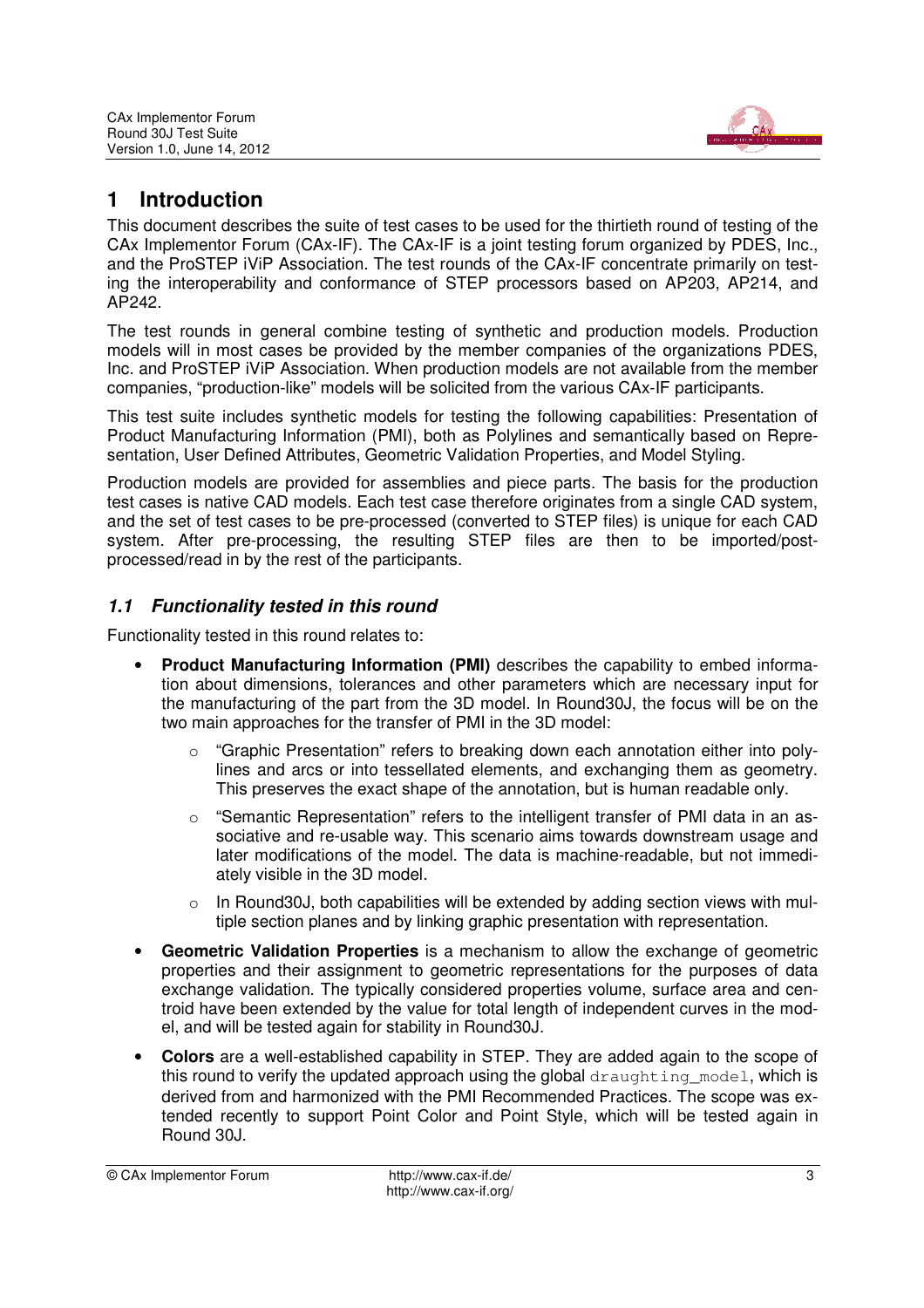

- **Tessellated Geometry** is a simplified representation for the part shape, where the geometry is not given as an exact B-Rep model, but as a collection of simple planar faces (triangles) which can be easily and efficiently created and applied in specific use cases. In Round30J, the scope will be extended to include watertight tessellation.
- **Production Models** are included in this round of testing in addition to the synthetic models for the above capabilities.

## *1.2 General testing instructions for this round*

The general procedures for communication of models and statistics are outlined in a separate document 'General Testing Instructions'. The general instructions can be retrieved from the CAx Implementor Forum web sites. The latest version is v1.9, dated May 2011.

## *1.3 Preliminary testing schedule*

The following schedule has been agreed on for Round 30J:



# **CAX-IF Round30J Schedule**

| <b>Date</b>                              | <b>Action</b>                                                                   |
|------------------------------------------|---------------------------------------------------------------------------------|
| 1 Jun 2012 (Fri)                         | Round30J Test Suite and relevant Recommended Practices available                |
| 27 Jun 2012 (Wed)                        | CAx-IF Technical Workshop in Toulouse, France                                   |
| 11 Jul 2012 (Wed)                        | Initial STEP files and native stats due                                         |
|                                          | Initial release of files for testing /                                          |
| 8 Aug 2012 (Wed)                         | First CAx-IF Round30J Conference Call                                           |
| 29 Aug 2012 (Wed)                        | Initial target stats due                                                        |
|                                          | 2nd CAx-IF Round30J Conference Call /                                           |
| 12 Sep 2012 (Wed)                        | Preliminary results available                                                   |
| 17 Sep 2012 (Mon) -<br>19 Sep 2012 (Wed) | CAx-IF Round30J Review Meeting in Charleston, SC, USA in<br>Charleston, SC, USA |

The CAx-IF Technical Workshop will be held in conjunction with a LOTAR meeting. Conference calls and web sessions will also be available.

The CAx-IF R30J Review meeting will take place in conjunction with the PDES, Inc. Fall Offsite meeting and a LOTAR workshop. In addition, conference calls and web sessions will be available for those not attending the meeting to dial in.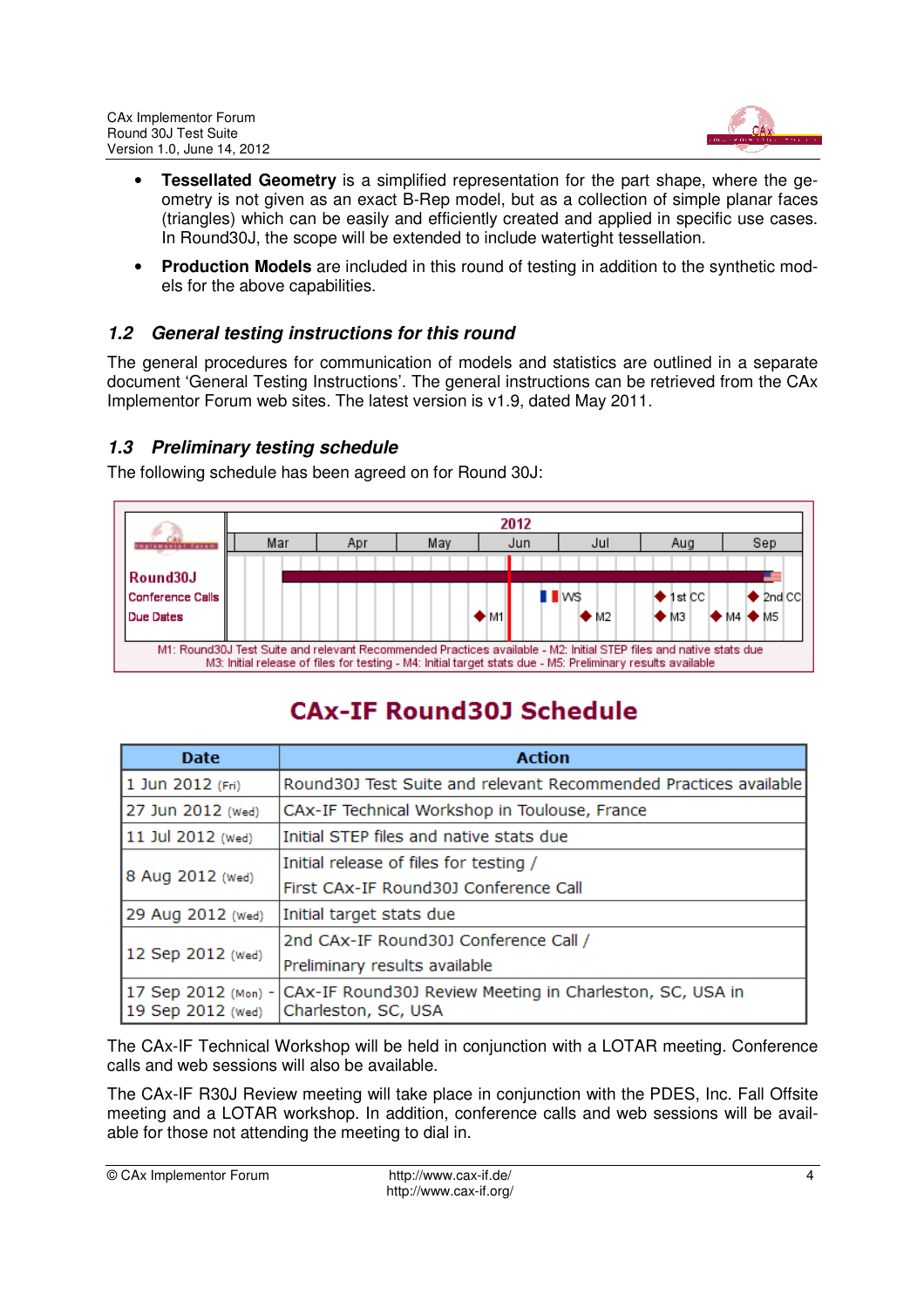

## *1.4 Copyrights on test cases*

None of the production test cases which were provided by the PDES, Inc. and ProSTEP iViP member companies are released for any purpose. The test cases can be freely distributed among the CAx-IF members, and can be used for any purposes that are related to CAx-IF testing (i.e. testing, documentation of testing efforts), as long as a reference to the originating company is made.

The test cases must not be used for any purposes other than the CAx-IF testing or outside of PDES, Inc. and ProSTEP iViP. Test cases provided by the LOTAR project for CAx-IF testing of specific capabilities underlie the same restrictions and may not be used outside LOTAR or CAx-IF.

## **2 Synthetic Test Case Specifications**

## *2.1 Model PP3: PMI Polyline Presentation*

All information about this test case can also be viewed in CAESAR on its Information page.

## **2.1.1 Motivation**

Product Manufacturing Information is required for a number of business use cases in the context of STEP data exchange. Among others, they are a prerequisite for long-term data archiving. In addition, the PMI can be used to drive downstream applications such as coordinate measuring and manufacturing.

For documentation and long-term archiving purposes, the Polyline Presentation approach was suggested and developed by the LOTAR project group. It presents the PMI within the 3D model, broken down into lines and arcs, so that is looks exactly as generated by the native system.

## **2.1.2 Approach**

The approach to be used is described in the latest working draft (at least version 3.4, dated May 15, 2012) of the "Recommended Practices for PMI Representation & Presentation", which can be found in the member area of the CAx-IF web sites under "Information on Round30J of Testing".

Within the "Polyline Presentation" area, the following functionalities are in scope of R30J:

- Polylines presenting stroked, outline and filled fonts
- Saved Views
- Section View
- PMI Validation Properties

The files shall be in either AP203 Ed.2, AP214 Ed.3 or AP242 format.

#### **2.1.3 Testing Instructions**

For Round29J, a dedicated test model has been developed by Alain Roche, which is prepared for the definition of Section Views. All members participating in this test are asked to add the scope they support to the model as described below.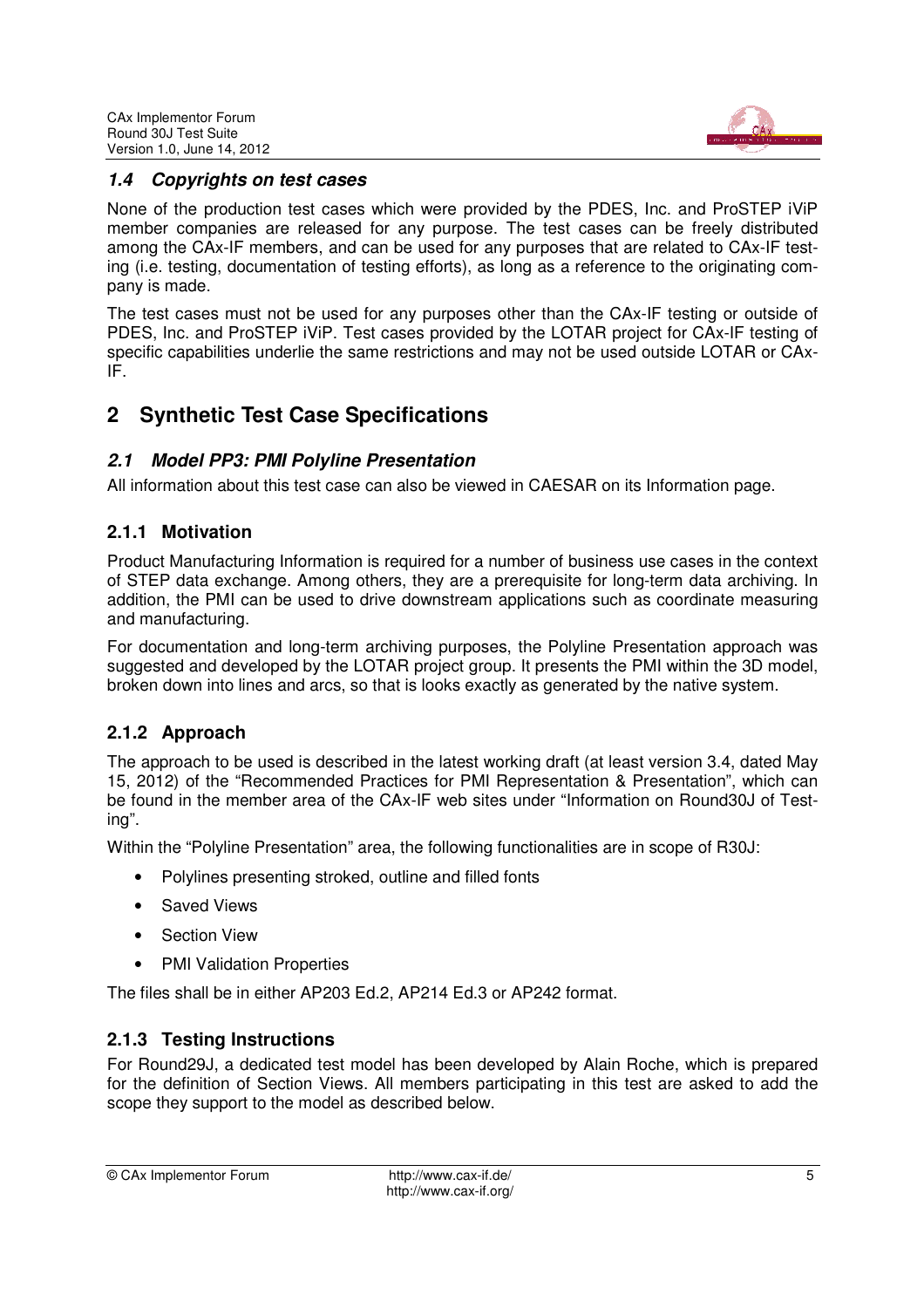

## **2.1.3.1 Test Model**

For the testing of Polylines and Views, a dedicated test model has been developed in Round28J. The model is provided in the member area of the CAx-IF homepage, under "Information on Round28J of Testing," in two formats:

- A native CATIA V5 model (\*.CATPart)
- A STEP file containing the geometry (\*.stp) for re-creation of the model with PMI and views in other CAD systems

The detailed description of the PMI and Views to be added can be found in Annex A of the Round28J Test Suite document.



Figure 1 : Illustration of the PP3 Model

## **2.1.3.2 Test Model Configuration**

The following functionality shall be included in the test file provided for this round of testing, as far as it has been implemented by the CAx-IF participants and is described in the Recommended Practices:

- Polyline Presentation include the PMI elements as Polyline annotations. Stroked, outline and filled fonts (and combinations) are allowed, as well as styling of the annotations (colors). The type of Polylines used (3D or Filled) shall be stated in the "scope" field of the statistics.
- Definition of "Saved Views" as far as supported, include at least one saved view in the model, which contains a subset of annotations in the file, and provides a pre-defined position of the model in the design space. Further recommendations: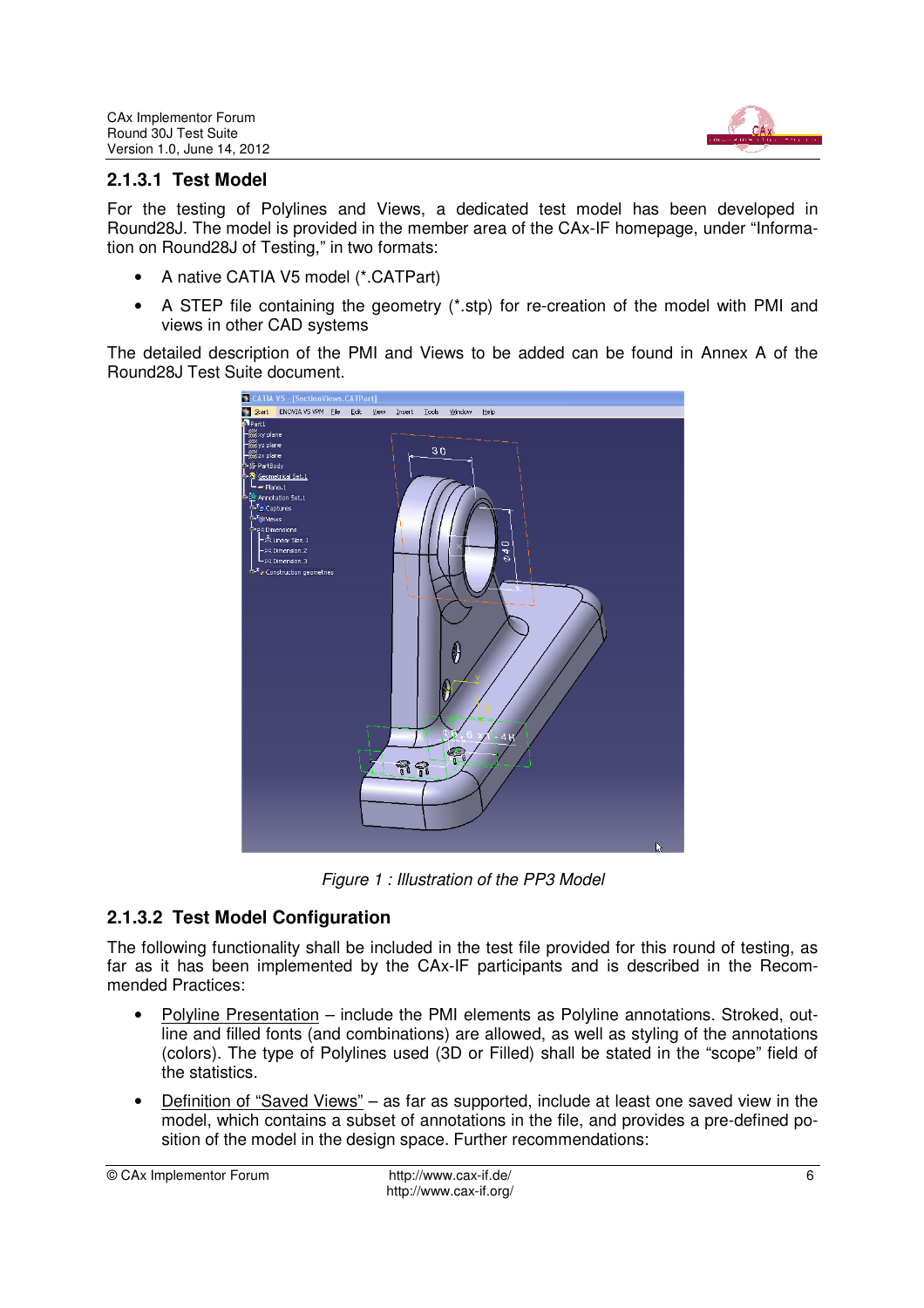

- $\circ$  One of the views should be a "detail view", which does not show the entire model but only part of it by zooming in. This is to validate the "zoom factor" agreement reached during the R25J meeting (see section 9.4.2 in the PMI Rec.Pracs. v3.4)
- o For each view, a screenshot showing the model layout (displayed elements, orientation, zoom) shall be provided. **Note** that it is possible to attach several screenshots to one set of statistics in CAESAR. The name of the view shall be given as description for the screenshot.
- o Both "basic" and "advanced" view implementation is allowed
- $\circ$  As far as supported, the section views as defined in Annex A of the Round28J Test Suite shall be added to the model. Screenshots for these views are essential.
- Cross-highlighting of annotations and annotated shape  $-$  if supported, include in the STEP file the information necessary to maintain the association between annotations and the annotated shape elements in a way, that after import, when highlighting an annotation, the shape elements annotated by it are highlighted too, and vice versa.

PMI Validation Properties for Polylines – if supported, include the validation properties in the files, and evaluate these after import:

- o "Polyline Curve Length" (section 10.3.1 in the PMI Rec.Pracs.)
- o "Polyline Centroid" (section 10.3.2)
- o "Equivalent Unicode String" (section 10.3.3)
- o "Affected Geometry" (section 10.3.4) **Note:** This has not been tested yet, but is deemed and important means of validation. All CAx-IF members are encouraged to support this.

**Note** that for the creation of the Equivalent Unicode String, the mapping as defined by the "Unicode String Project" report (Revision I) shall be used. This document is available in the member areas of the CAx-IF homepages, under "Relevant LOTAR Documents for CAx-IF Testing".

## **2.1.3.3 Statistics**

For each STEP file exported or imported for the PP3 test case, vendors must submit the corresponding statistics to CAESAR. To do so, go to the [ PP3 Data Sheet ], and either fill in the web form, or upload a comma-delimited file (.csv) with the data as listed below.

#### **View-related Statistics**

Several of the Statistics for this test case a view-related (e.g. number of annotations, positioning/ scaling, section view). The statistics cannot evaluate this for all views in the model. Hence, the idea is to select one specific (interesting) view on export and publish its name in the "Saved View" field of the statistics. Then, fill in the other view-related statistics with the values as valid for this particular view. After import, select the view with the name given in the native statistics and again provide the values valid for this view.

#### **Native Statistics**

When exporting a STEP file, report what data importing systems should expect to find. For numeric statistics, enter the respective value or 'na' if not supported. For other statistics, select either 'full support' (i.e. test case and Rec.Pracs. definitions are fulfilled), 'limited support' (meaning the implementation does not meet all criteria and issues may be expected on import), or 'na' if not supported.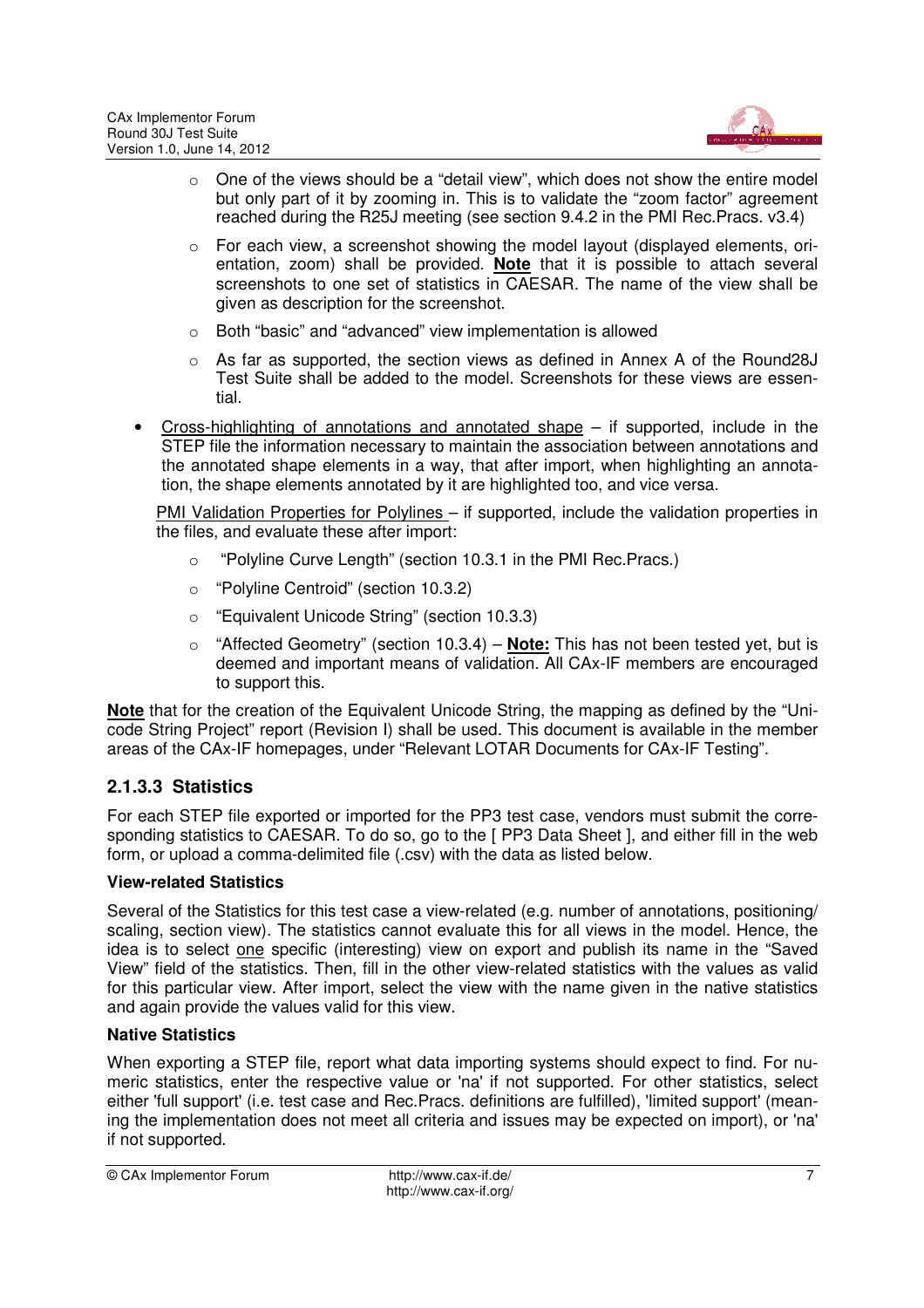

#### **Target Statistics**

When importing a STEP file, report the results found after processing the file as described in the table below.

#### **Screenshots**

For each Saved View in the model, provide one screenshot which illustrates the layout (displayed geometry and annotation, model orientation, and zoom factor). Give the name of the view as the description of the screenshot.

**Note** that in order to count the PMI elements for the statistics, as per agreement during the Round 22J Review Meeting, the names of the geometric\_curve\_sets shall be considered.

See Table 12 (section 8.2) in the PMI Recommended Practices (v3.4) for details.

| column name   | description                                                                                                                                              |
|---------------|----------------------------------------------------------------------------------------------------------------------------------------------------------|
| model         | The name of the test model, here: 'PP3'                                                                                                                  |
| system n      | The system code of the CAD system creating the STEP file                                                                                                 |
| system t      | The system code of the CAD system importing the STEP file. For<br>native stats, enter 'stp'                                                              |
| dimension     | The number of dimensions processed                                                                                                                       |
| datums        | The number of datums processed                                                                                                                           |
| datum_targets | The number of datum targets processed                                                                                                                    |
| tolerances    | The number of tolerances processed                                                                                                                       |
| labels        | The number of labels processed                                                                                                                           |
| saved view    | The name of the Saved View which is the basis for the view-<br>related statistics                                                                        |
| view annot    | The number of annotations included in the specified saved view.                                                                                          |
| view_pos      | pass/fail, whether the model orientation and zoom factor stored for<br>the Saved View could be restored successfully.                                    |
| section_view  | pass/fail, whether the section view (clipping plane and visible por-<br>tion of the model) was transferred correctly.                                    |
| highlight     | all/partial/none – whether the cross-highlighting for annotations<br>and annotated shape elements works correctly                                        |
| poly length   | all/partial/none – whether the lengths of the Polyline annotation<br>was validated successfully for all, some or none of the given anno-<br>tations.     |
| poly_cent     | all/partial/none – whether the positioning of the Polyline annotation<br>was validated successfully for all, some or none of the given anno-<br>tations. |
| eq unicode    | all/partial/none - if the encoding of the equivalent Unicode string<br>was correct for all, some or none of the given annotations.                       |
| valid_poly_vp | pass/fail, is the instantiation of the Polyline-related validation<br>properties in the STEP file as per the PMI recommended prac-<br>tices?             |
| affected_geo  | all/partial/none - whether the affected geometry could be validated<br>correctly for all, some or none of the PMI statements in the model.               |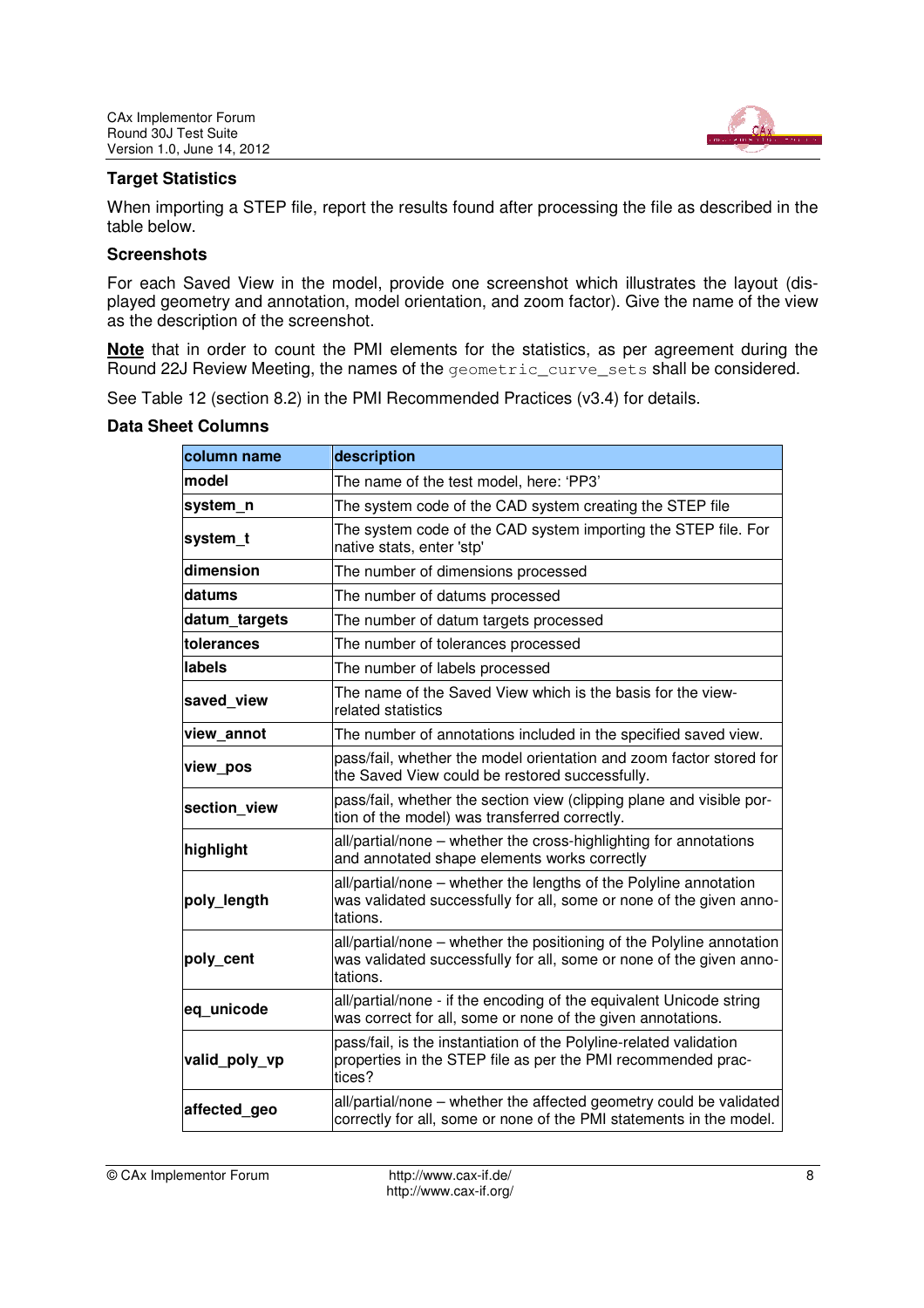

| date          | The date when the statistics were last updated (will be filled in<br>automatically) |  |  |
|---------------|-------------------------------------------------------------------------------------|--|--|
| <b>issues</b> | A short statement on issues with the file                                           |  |  |

## *2.2 Model TP3: PMI Tessellated Presentation*

**Note:** A test case for PMI Tessellated Presentation, similar to PP3 above, will be added to the test suite as soon as an AP242 longform EXPRESS schema containing the required new entities as well as an update to the Presentation sections of the PMI Recommended Practices is available.

#### *2.3 Model SP3: Semantic PMI Representation*

All information about this test case can also be viewed in CAESAR on its Information page.

## **2.3.1 Motivation**

Product Manufacturing Information is required for a number of business use cases in the context of STEP data exchange. Among others, they are a prerequisite for long-term data archiving. In addition, the PMI can be used to drive downstream applications such as coordinate measuring and manufacturing.

PMI Representation relates to the capability to intelligently store the PMI data in the STEP file in a computer-interpretable way, so that it can be re-used for model redesign or downstream applications. Though the definition of the data is complete, it is by itself not visible in the 3D model.

Additional presentation capabilities are needed to display the data in a way that it is visible to the user in the 3D model. Addition of presentation is data is optional in the SP3 test case.

## **2.3.2 Approach**

The approach to be used is described in the latest working draft (at least version 3.4, dated May 15, 2012) of the "Recommended Practices for PMI Representation & Presentation", which can be found in the member area of the CAx-IF web sites under "Information on Round30J of Testing".

Within the PMI Representation area, the following functionalities are in scope of R30J:

- PMI Representation
- PMI Presentation ("minimal semantic" or "graphic")
- Linking of PMI Representation to Presentation

**Note:** The files shall be in AP242 format, according to the CAx-IF agreement that PMI Representation will be supported solely based on the improved data model available in AP242.

The AP242 schema to be used is the "AP242 CD version longform EXPRESS schema", dated October 14, 2011. It can be found in the member area of the CAx-IF web sites under "Information on Round30J of Testing".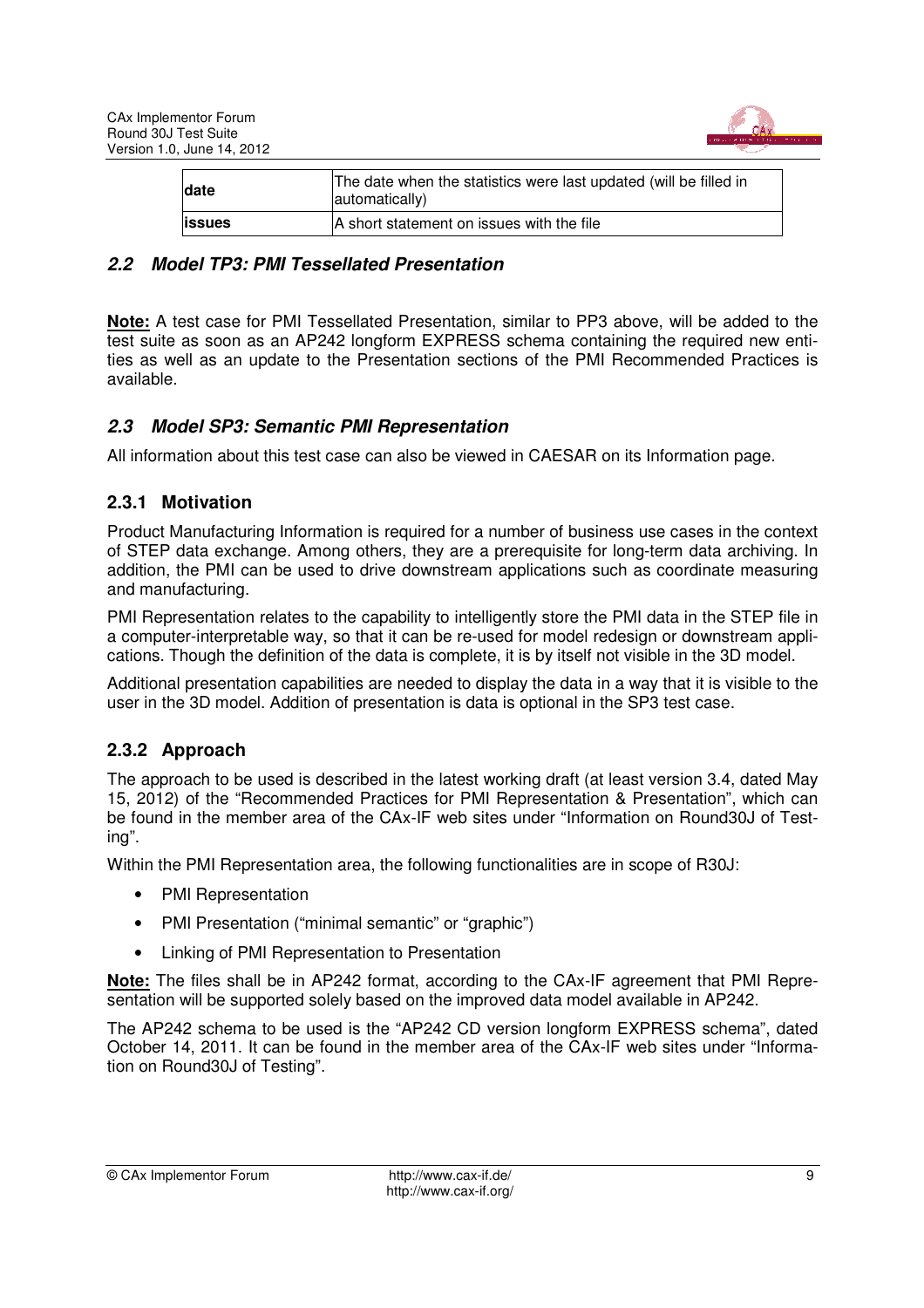

## **2.3.3 Testing Instructions**

A dedicated test model is provided for the testing of PMI Representation, which includes definition of PMI according to the current capabilities. All members participating in this test are asked to add the scope they support to the model as described below.

## **2.3.3.1 Test Models**

For the testing of PMI Representation, a dedicated test model has been developed by Ed Paff and Bryan Fischer in Round28J. The model is provided in the member area of the CAx-IF homepage, under "Information on Round28J of Testing":

• A STEP file containing the geometry (\*.stp) for re-creation in other CAD systems

The detailed description of the PMI to be added are described in Annex B of the Round28J Test Suite document.



Figure 2: Illustration of the SP3 Model

## **2.3.3.2 Test Model Configuration**

The following additional functionality should be included in the test files provided for this round of testing, as far as it has been implemented by the CAx-IF participants and is described in the Recommended Practices:

• PMI Representation – the re-usable representation of PMI data should be included in all SP3 models to the extent supported by the native system.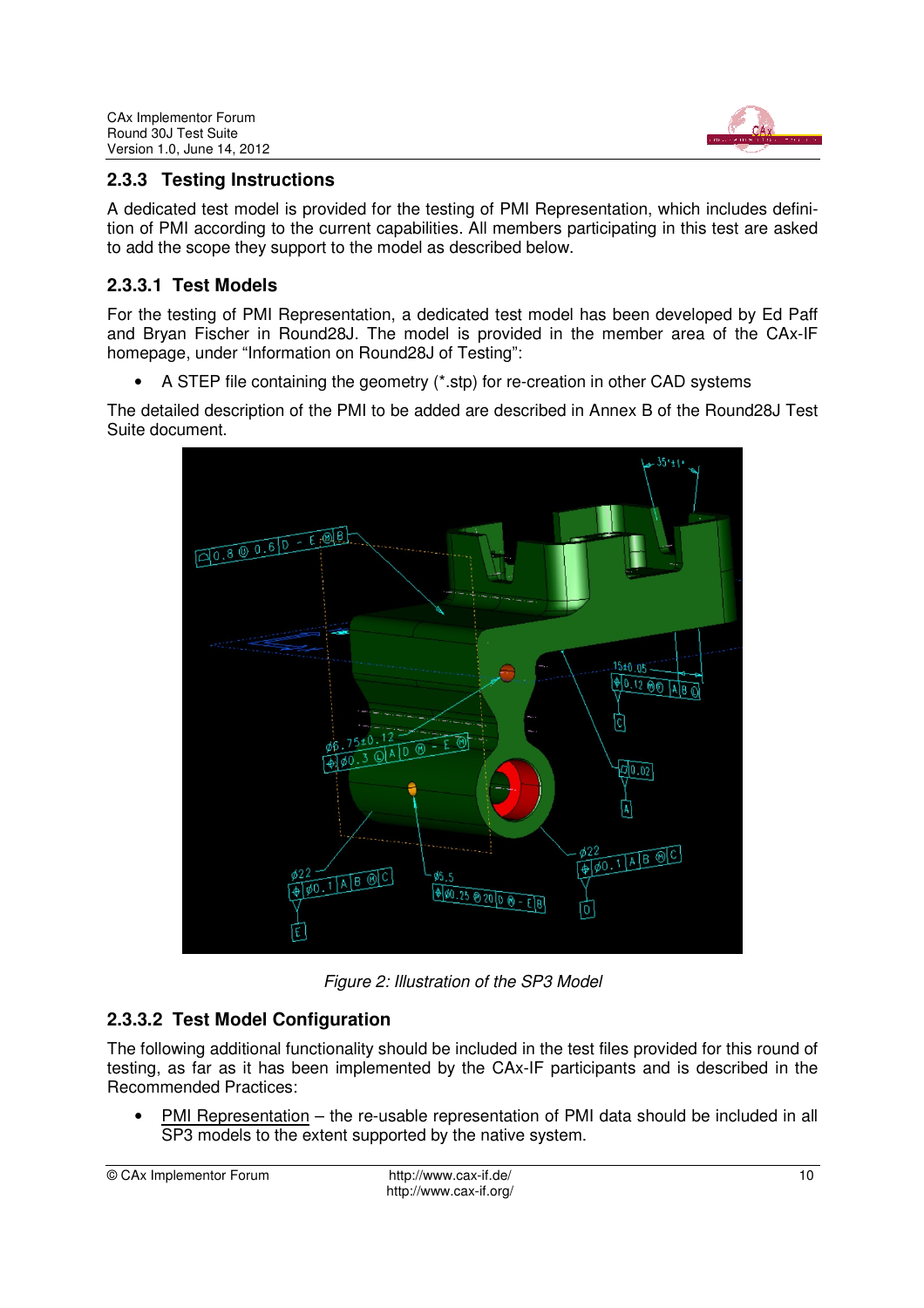

- PMI Presentation ("minimal semantic" or "graphic") Many CAD systems require some minimal presentation information to be able to handle the PMI data in a model. There are also use case were both PMI representation and presentation data will be included in the same file. Thus, some form of presentation information shall be included in the SP3 test case as well. The test model configuration for the presentation part is similar to the PP3 test case, see section 2.1.3.2.
- Linking PMI Representation to Presentation If a model contains PMI Representation information as well as Presentation data, it is very useful to link the corresponding elements together, so that a Representation element "knows" by which annotation it is being presented in the model. The approach to create this link is described in section 7.3 of the PMI Rec.Pracs. (v3.4).

#### **2.3.3.3 Statistics**

For each STEP file exported or imported for the SP3 test case, vendors must submit the corresponding statistics. To do so, go to the [ SP3 Data Sheet ], and either fill in the web form, or upload a comma-delimited file (.csv) with the data as listed below.

#### **Native Statistics**

When exporting a STEP file, report what data importing systems should expect to find. For numeric statistics, enter the respective value or 'na' if not supported. For other statistics, select either 'full support' (i.e. test case and Rec.Pracs. definitions are fulfilled), 'limited support' (meaning the implementation does not meet all criteria and issues may be expected on import), or 'na' if not supported.

#### **Target Statistics**

When importing a STEP file, report the results found after processing the file as described in the table below.

#### **Screenshots**

If presentation information is contained in the test files, it shall be accompanied by corresponding screenshots. Note that CASEAR allows the addition of more than one screenshot per set of statistics.

**Note** that in order to count the GD&T elements for the statistics, as per agreement during the Round 22J Review Meeting, the actual STEP entity types (datum, datum target...) shall be considered.

| column name                                                                                             | description                                                                                          |  |  |
|---------------------------------------------------------------------------------------------------------|------------------------------------------------------------------------------------------------------|--|--|
| <b>Imodel</b>                                                                                           | The name of the test model, here: 'SP3'                                                              |  |  |
| system n                                                                                                | The system code of the CAD system creating the STEP file                                             |  |  |
| The system code of the CAD system importing the STEP file. For<br>system t<br>native stats, enter 'stp' |                                                                                                      |  |  |
|                                                                                                         | A short designation of the scope tested in the model. In the case<br>of SP3, recommended values are: |  |  |
| scope                                                                                                   | Representation<br>$\Omega$                                                                           |  |  |
|                                                                                                         | Representation + [min.semantic / graphic] Presentation<br>$\circ$                                    |  |  |
|                                                                                                         | Representation + Linked [ / ] Presentation<br>$\circ$                                                |  |  |
| ldimension                                                                                              | The number of dimensions processed                                                                   |  |  |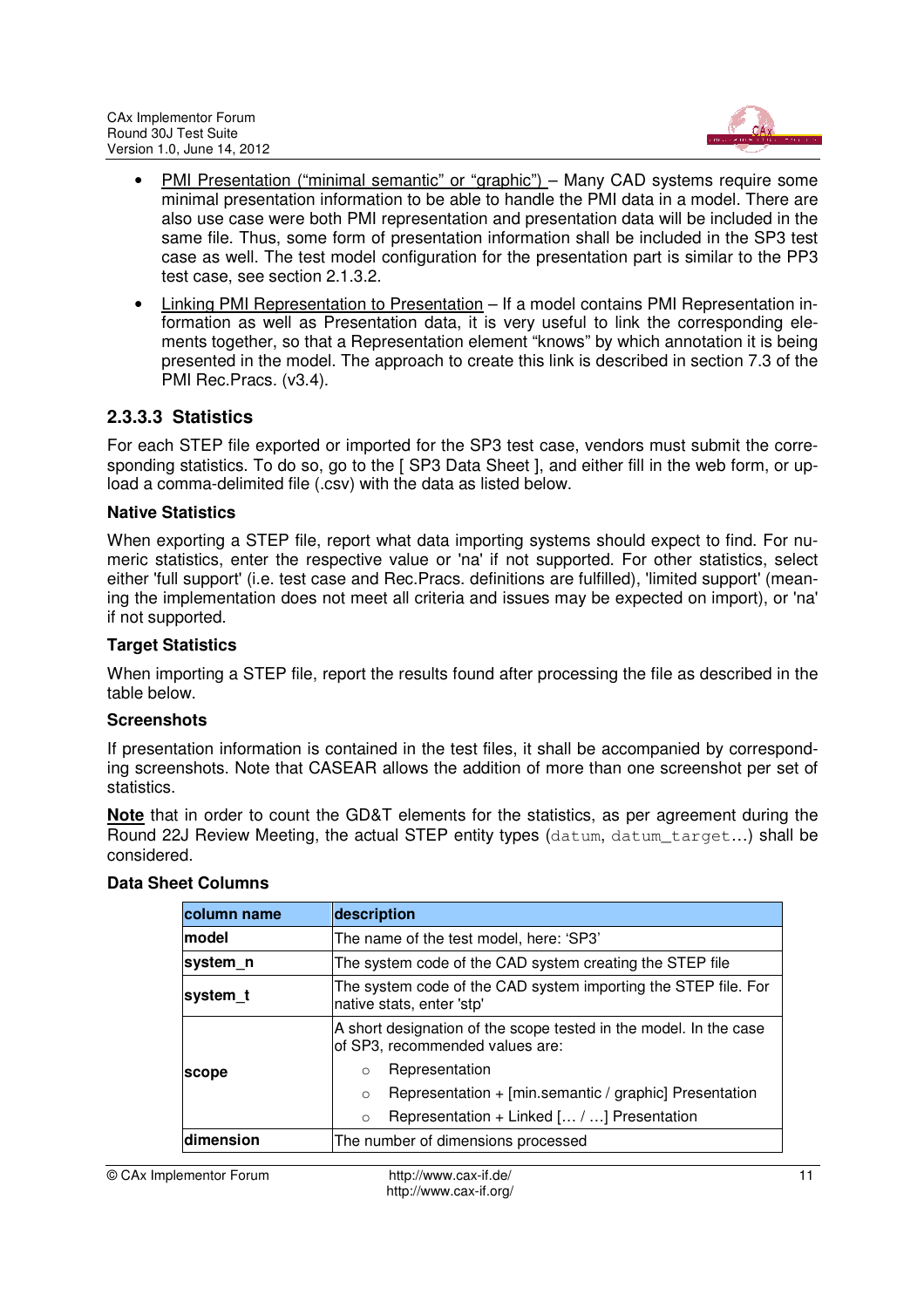

| datums             | The number of datums processed                                                      |
|--------------------|-------------------------------------------------------------------------------------|
| datum targets      | The number of datum targets processed                                               |
| <b>Itolerances</b> | The number of tolerances processed                                                  |
| labels             | The number of labels processed                                                      |
| date               | The date when the statistics were last updated (will be filled in<br>automatically) |
| lissues            | A short statement on issues with the file                                           |

## *2.4 Model C2: Geometric Validation Properties and Colors*

All information about this test case can also be viewed in CAESAR on its Information page.

## **2.4.1 Motivation**

Geometric Validation Properties are one of the most important and successful capabilities of STEP, which distinguish it from other neutral exchange formats. They allow for the validation of the imported data based on key characteristics calculated by the native system and stored in the STEP file, which are then compared against the results computed for the imported model in the target system. These key values typically are total volume, total surface area and centroid of the model.

Recently, the requirement came up to extend this range of values by adding a validation property for the total length of independent curves in the model, i.e. curves that are neither edge curves of solids or faces, nor used in another context (e.g. as a Polyline PMI element). This was tested for the first time in Round28J, using a hybrid model.

This round, another new capability will be added to support the coloring and styling of Points. User-defined points on the model are often used to convey information e.g. about spot welds or inspection reference points.

The C2 test case was originally designed to test coloring of solids, faces, and curves, as well as overriding colors for geometric elements. Coincidentally, the Recommended Practices for this capability have recently been updated as well, as a result of harmonization with the PMI Recommended Practices. Thus, this test case is also for a validation of the updated guidelines.

#### **2.4.2 Approach**

For the validation properties, the approaches as described in the "Recommended Practices for Geometric and Assembly Validation Properties", version 3.1, dated October 19, 2011, shall be used.

For the coloring of the model, the approach as described in the "Recommended Practices for Model Styling and Organization", version 1.2, dated December 15, 2011, shall be used.

Both documents are available on the CAx-IF homepage, under "Joint Testing Information".

## **2.4.3 Testing Instructions**

In Round30J, the model as described below shall be either re-used or re-created, and geometric validation properties shall be included for volume, area, centroid, and curve length. Styling shall be applied to all model elements.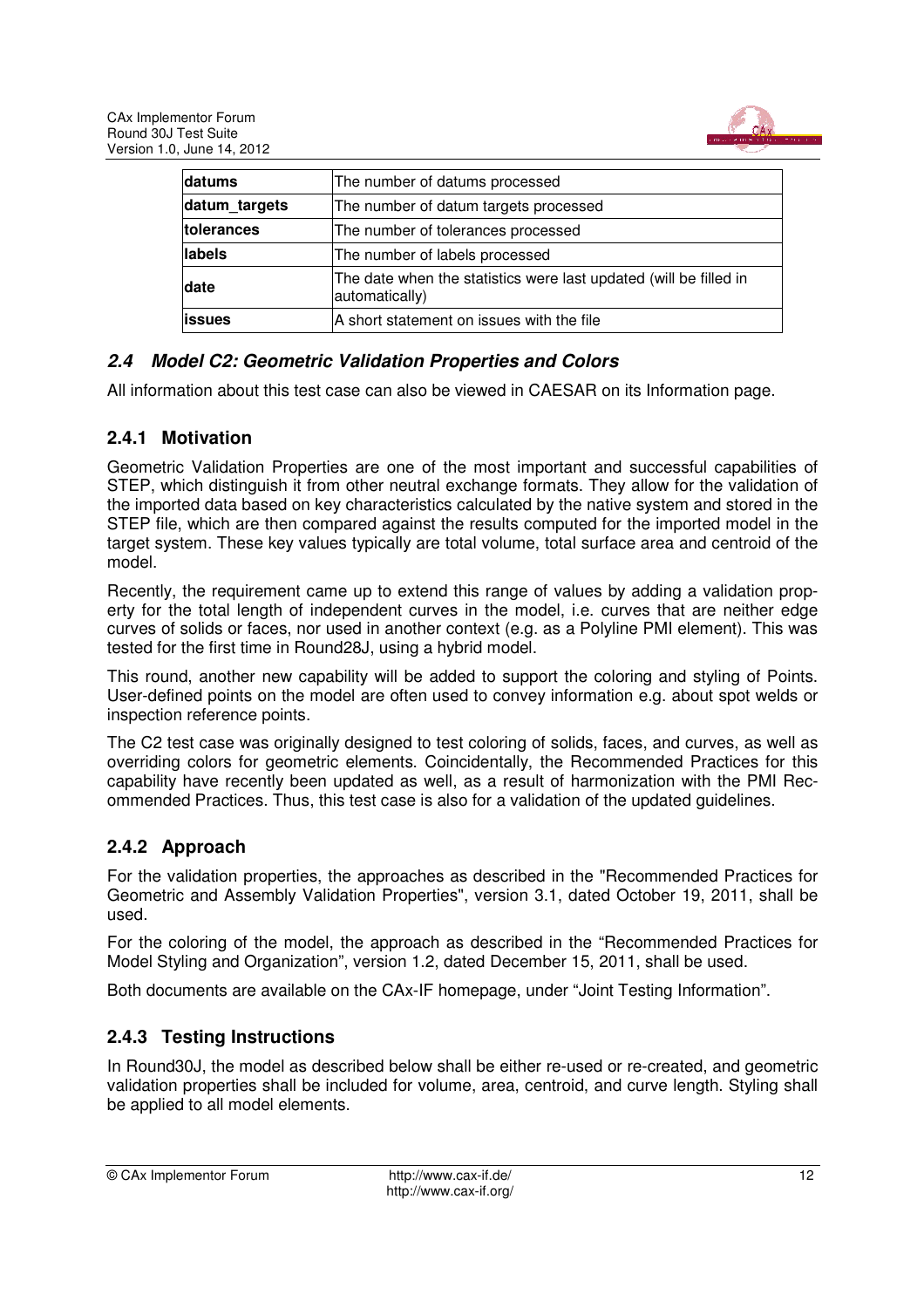

## **2.4.3.1 Construction of the Model**

This model has originally been used to test solids, surface and curve colors. It was used as "C1" in test rounds  $6J - 9J$  (2000-2002) and 28J (2011). The buildup is quite simple. The following shall be contained in the model, with arbitrary (but reasonable) dimensions:

- A solid (e.g. cube). Recommended colors: solid color yellow; one face with an overriding color (red); one edge with an overriding color (green).
- Several user-defined points on the solid. Recommendation: blue 'x', green 'o', purple '+'.
- A separate face (e.g. square). Recommended color: blue.
- A separate curve (arbitrary). Recommended color: purple or cyan.

#### **Important Note**

In Round 30J, the C2 model shall be created as an assembly. The geometric elements shall be the same as in the original C1 model, only that now they shall be put together as an assembly, where the solid, the face, and the curve each are a part.

Validation properties shall be defined on the root node of the assembly, and for each of the parts as far as applicable.

The reason for this change is that the "area" validation property results in the Round 28J tests, where it was found that some but not all systems ignore the face when it is defined within the same part as the solid.

#### **Testing Focus**

- For validation properties, it is the new "independent curves" value
- For colors, it is the use of the global draughting\_model, and Point Color & Styling.



Figure 3: Illustration of the C1 model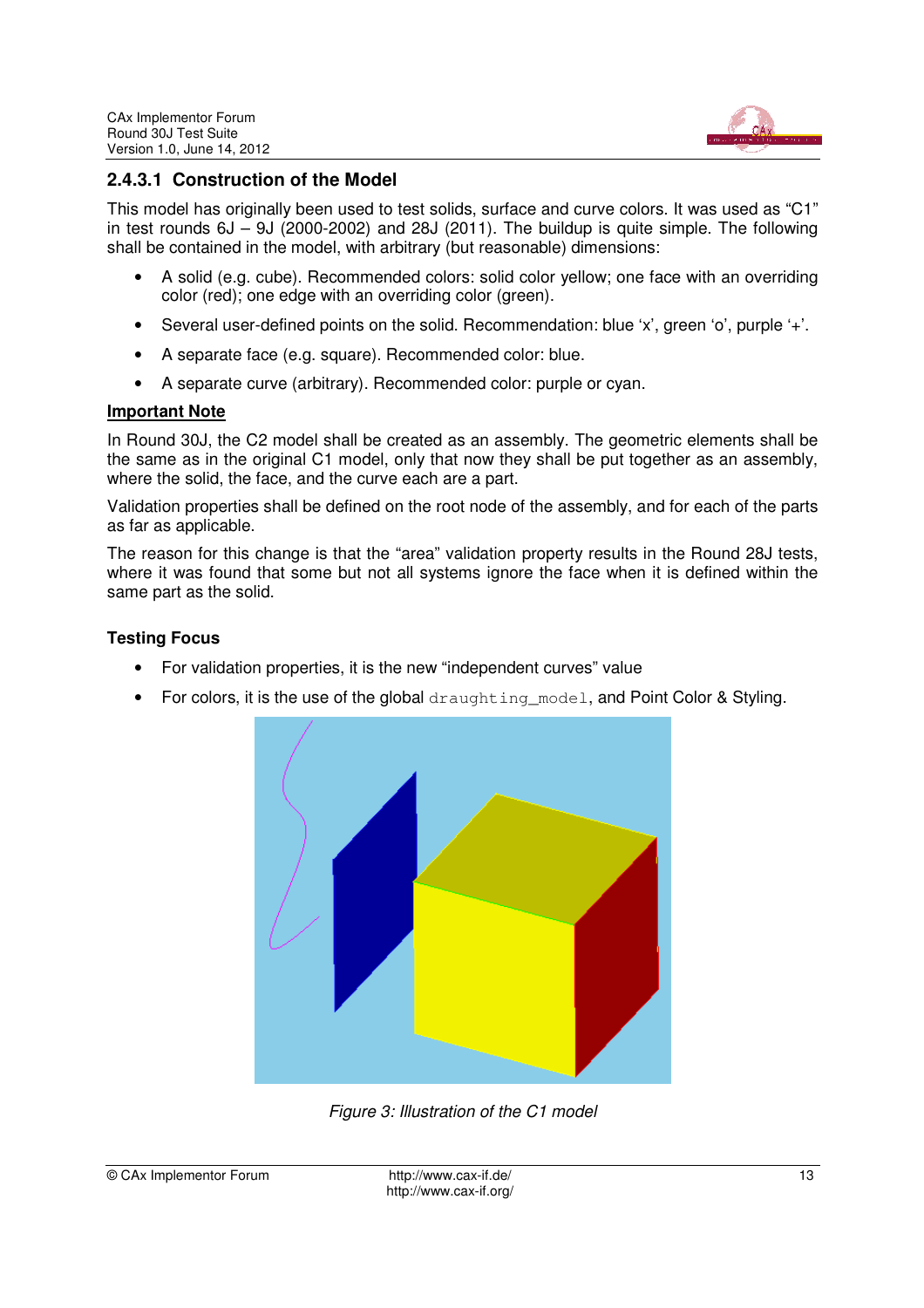

## **2.4.3.2 Statistics**

For each STEP file exported or imported for the C2 test case, vendors must submit the corresponding statistics. To do so, go to the [ C2 Data Sheet ], and either fill in the web form, or upload a comma-delimited file (.csv) with the data as listed below.

#### **Native Statistics**

When exporting a STEP file, report what data importing systems should expect to find. For numeric statistics, enter the respective value or 'na' if not supported. For other statistics, select either 'full support' (i.e. test case and Rec.Pracs. definitions are fulfilled), 'limited support' (meaning the implementation does not meet all criteria and issues may be expected on import), or 'na' if not supported.

#### **Target Statistics**

When importing a STEP file, report the results found after processing the file as described in the table below.

| column name       | description                                                                                                                                              |  |  |  |
|-------------------|----------------------------------------------------------------------------------------------------------------------------------------------------------|--|--|--|
| model             | The name of the test model, here: 'C2'                                                                                                                   |  |  |  |
| system n          | The system code of the CAD system creating the STEP file                                                                                                 |  |  |  |
| system t          | The system code of the CAD system importing the STEP file. For<br>native stats, enter 'stp'                                                              |  |  |  |
| unit              | The unit the model is designed in                                                                                                                        |  |  |  |
| volume            | Total volume of all solids                                                                                                                               |  |  |  |
| validation volume | Total volume of all solids as received via the validation property<br>capability                                                                         |  |  |  |
| valid vol         | pass/fail, is the instantiation of the validation property 'volume' in<br>the STEP file as per the recommended practices for validation<br>properties?   |  |  |  |
| area              | Total surface area of all solids                                                                                                                         |  |  |  |
| validation area   | Total surface area of all solids (entire assembly), as received via<br>the validation property capability                                                |  |  |  |
| valid area        | pass/fail, is the instantiation of the validation property 'area' in the<br>STEP file as per the recommended practices for validation proper-<br>ties?   |  |  |  |
| CX                | Centroid of all solids                                                                                                                                   |  |  |  |
| сy                |                                                                                                                                                          |  |  |  |
| CZ                |                                                                                                                                                          |  |  |  |
| validation cx     | Centroid of all solids (entire assembly) as received via the valida-<br>tion property capability                                                         |  |  |  |
| validation cy     |                                                                                                                                                          |  |  |  |
| validation cz     |                                                                                                                                                          |  |  |  |
| valid_cent        | pass/fail, is the instantiation of the validation property 'centroid' in<br>the STEP file as per the recommended practices for validation<br>properties? |  |  |  |
| curve length      | Total length of all (independent) curves in the model                                                                                                    |  |  |  |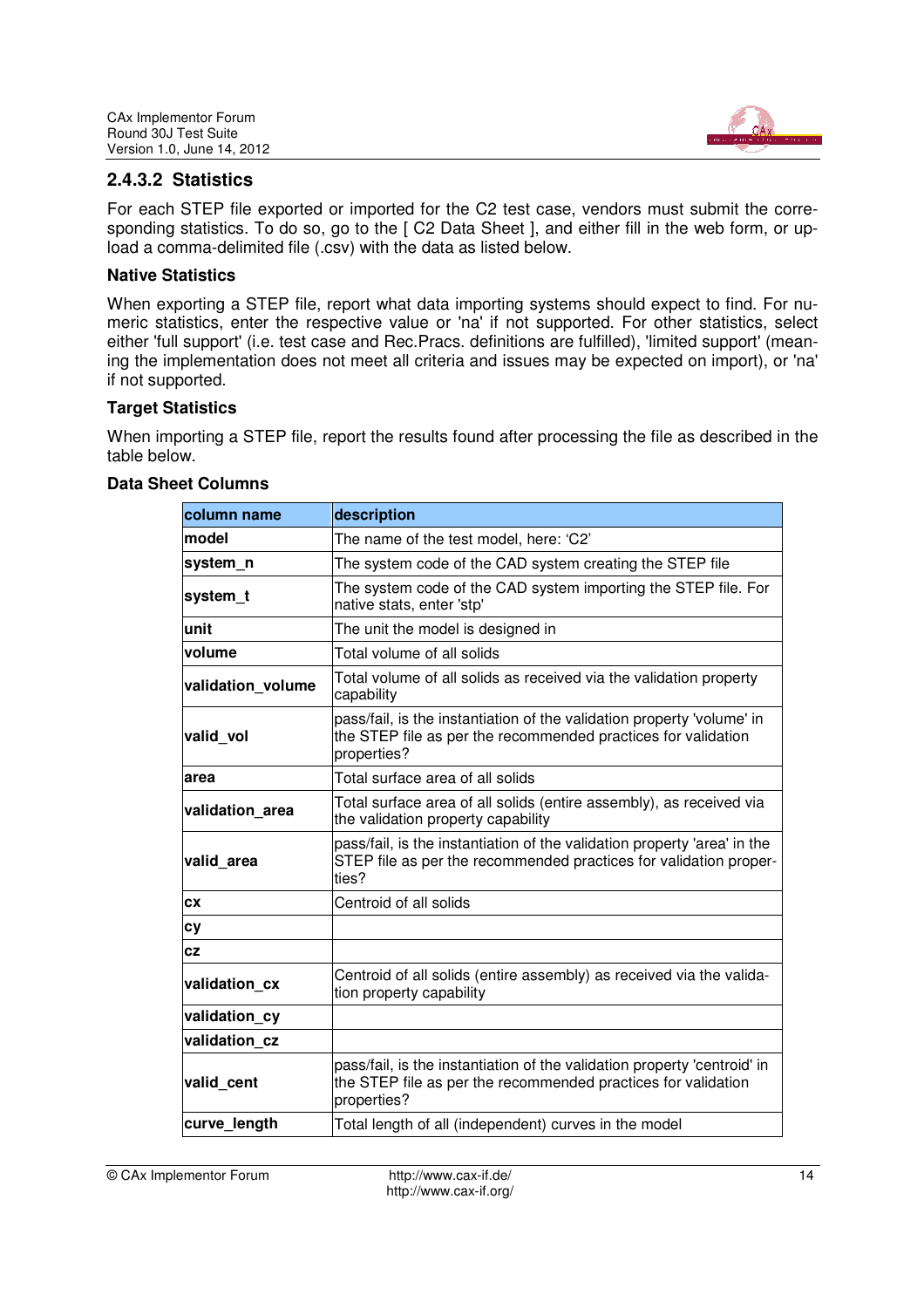

| validation clength | Total length of all independent curves in the model, as received<br>via the validation property capability                                                   |
|--------------------|--------------------------------------------------------------------------------------------------------------------------------------------------------------|
| valid curve I      | pass/fail, is the instantiation of the validation property 'curve<br>length' in the STEP file as per the recommended practices for<br>validation properties? |
| date               | The date when the statistics were last updated (will be filled in<br>automatically)                                                                          |
| <b>issues</b>      | A short statement on issues with the file                                                                                                                    |

## *2.5 Model TS1: STEP 3D Tessellated Geometry*

All information about this test case can also be viewed in CAESAR on its Information page.

#### **2.5.1 Motivation**

Recently, a number of scenarios have emerged where the transfer of tessellated geometry within a STEP file is desired by the user community. These include explicit representation of 3D composite part shape, where the semantic definition renders a stack of faces and not a solid, or simplified geometric definition where a fully defined B-Rep model is not needed.

In order to support these uses cases, Part 42 is currently being updated to replace the old "facetted B-Rep" approach with a data model for tessellated geometry that also allows the transfer of open shells and wireframe models.

3D Tessellated geometry in STEP is not intended to compete with visualization formats. It merely provides a simplified geometry definition necessary to support specific scenarios.

Since especially large and complex geometry typically results in large STEP files, they are oftentimes compressed using ZIP or a similar mechanism before they are sent to the receiver. Hence, a recommendation has been created to incorporate the compression on export and the inflation on import into the STEP processor, hence creating and handling zipped STEP files with the file extension \*.stp.Z. This will be tested together with the tessellated geometry. During this process, the STEP file itself is not being changed, it is only being zipped an can be inflated manually using any ZIP tool.

#### **2.5.2 Approach**

The technical approach has been developed under the umbrella of the LOTAR project.

A dedicated development schema for this test has been created by appending the EXPRESS schema for tessellated geometry (version 10), which has been submitted for the new version of Part 42, and the AP242 CD schema.

Validation Properties for the tessellated geometry are defined in the "Recommended Practices for 3D Tessellated Data Validation Properties", Release 0.3 dated January 9, 2012.

Both files are available in the member area of the CAx-IF homepage, under "Information on Round 29J of Testing".

The process and technical aspects of the STEP file compression are defined in the "Draft Recommended Practices for STEP File Compression (v0.6)" which are available in the member area of the CAx-IF homepage, under "Information on Round 30J of Testing".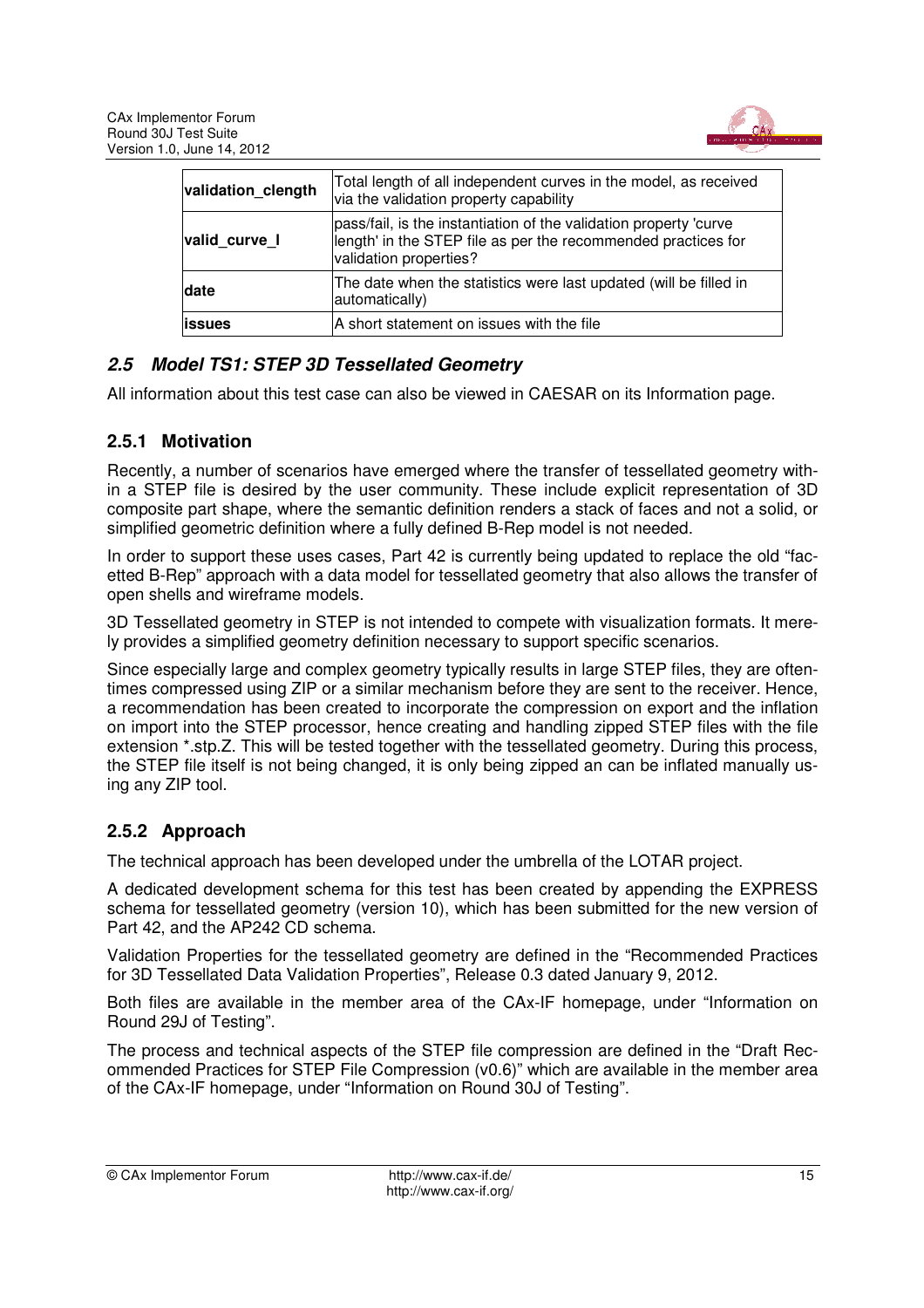

## **2.5.3 Testing Instructions**

In Round30J, the well-known S1 model ("spaceship") will be used to test the transfer of 3D Tessellated Geometry in STEP.

#### **2.5.3.1 Construction of the Model**

This test case has been used in a number of previous CAx-IF test rounds, therefore the modeling instructions are not repeated here. If a vendor would like to participate in this test case and does not yet have the model, the construction information can be found in the Test Suite for Round 5J, available in the "Joint Testing Information" area of the CAx-IF web site.

Validation properties for 3D Tessellated Geometry shall be added as far as supported.

The STEP Files for the TS1 test case shall be submitted as compressed STEP files (\*.stp.Z) if supported.



Figure 4: Shape and Structure of the S1 model (spaceship)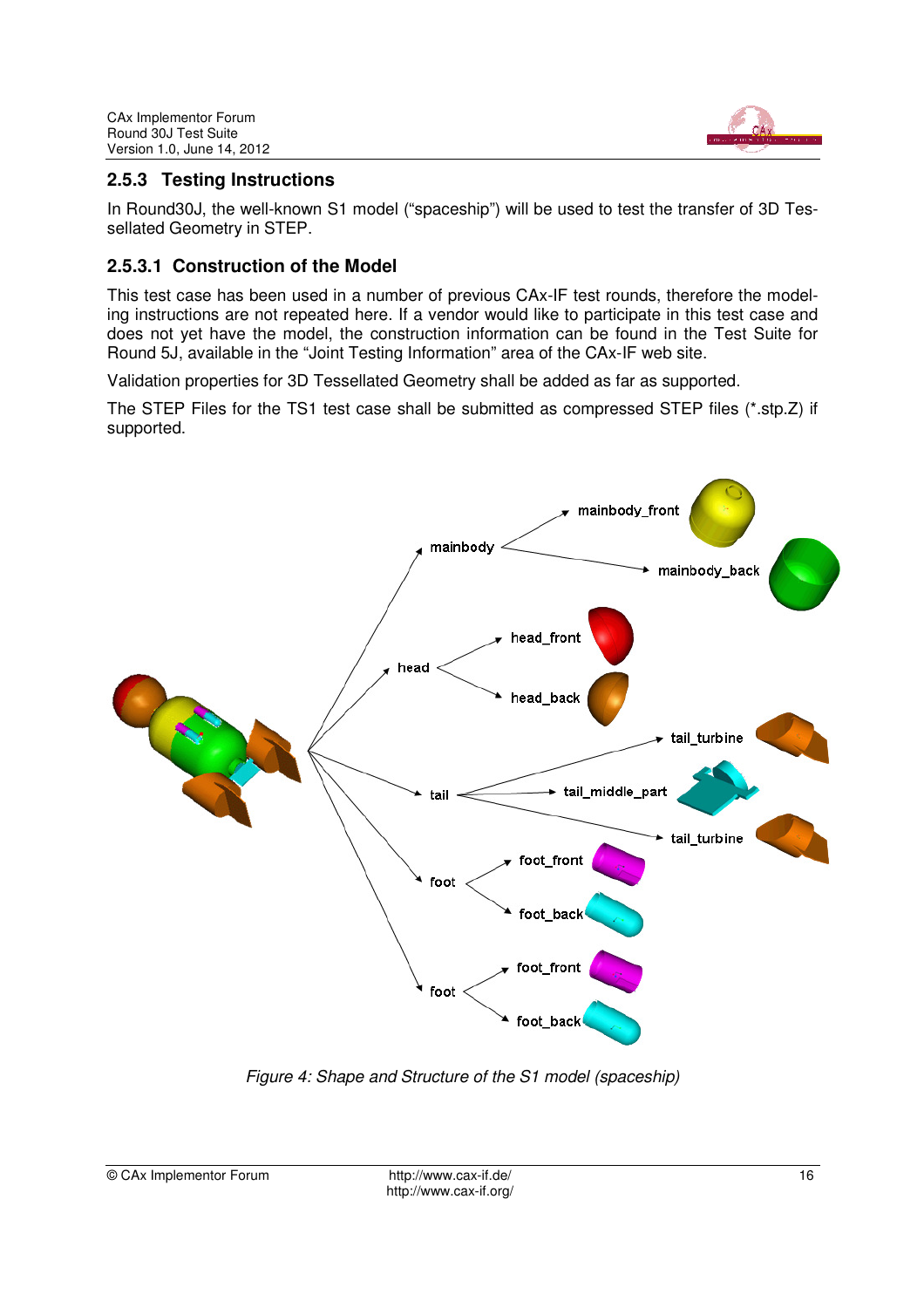

#### **2.5.4 Statistics**

For each (compressed) STEP file exported or imported for the TS1 test case, vendors must submit the corresponding statistics. To do so, go to the [ TS1 Data Sheet ], and either fill in the web form, or upload a comma-delimited file (.csv) with the data as listed below.

#### **Native Statistics**

When exporting a STEP file, report what data importing systems should expect to find. For numeric statistics, enter the respective value or 'na' if not supported. For other statistics, select either 'full support' (i.e. test case and Rec.Pracs. definitions are fulfilled), 'limited support' (meaning the implementation does not meet all criteria and issues may be expected on import), or 'na' if not supported.

#### **Target Statistics**

When importing a STEP file, report the results found after processing the file as described in the table below.

| column name       | description                                                                                                                                                                              |
|-------------------|------------------------------------------------------------------------------------------------------------------------------------------------------------------------------------------|
| model             | The name of the test model, here: 'TS1'                                                                                                                                                  |
| system n          | The system code of the CAD system creating the STEP file                                                                                                                                 |
| system_t          | The system code of the CAD system importing the STEP file. For na-<br>tive stats, enter 'stp'                                                                                            |
| unit              | The unit the model is designed in                                                                                                                                                        |
| area              | Total surface area of all solids                                                                                                                                                         |
| validation area   | Total surface area of all solids (entire assembly), as received via the<br>validation property capability                                                                                |
| valid area        | pass/fail, is the instantiation of the validation property 'area' in the<br>STEP file as per the recommended practices for validation properties?                                        |
| CX                | Centroid of the model                                                                                                                                                                    |
| сy                |                                                                                                                                                                                          |
| CZ                |                                                                                                                                                                                          |
| validation cx     | Centroid of the model (entire assembly) as received via the validation<br>property capability                                                                                            |
| validation_cy     |                                                                                                                                                                                          |
| validation cz     |                                                                                                                                                                                          |
| valid cent        | pass/fail, is the instantiation of the validation property 'centroid' in the<br>STEP file as per the recommended practices for validation properties?                                    |
| facets            | The number of facets in the Tessellated model                                                                                                                                            |
| validation facets | Total number of Facets (entire assembly) as received via the validation<br>properties capability                                                                                         |
| valid facets      | pass/fail, is the instantiation of the validation property 'number of facets'<br>in the STEP file as per the recommended practices for 3D Tessellated<br>Geometry validation properties? |
| date              | The date when the statistics were last updated (will be filled in auto-<br>matically)                                                                                                    |
| <b>issues</b>     | A short statement on issues with the file                                                                                                                                                |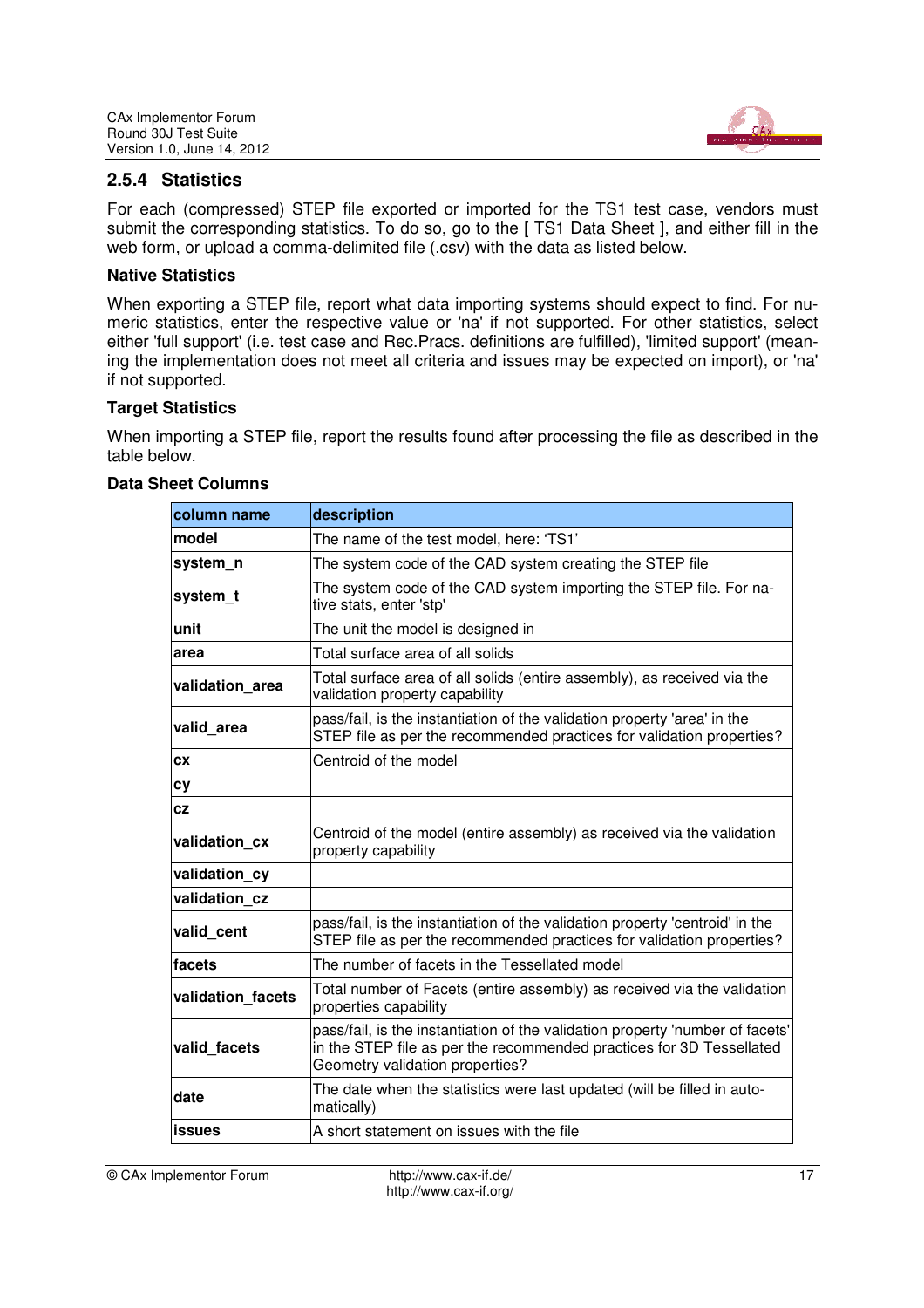

## **3 Production Models**

## *3.1 PM27*

All information about this test case can also be viewed in CAESAR on its Information page.

## **3.1.1 Motivation**

In an attempt to test the STEP processors on real world models, the CAx Implementor Forum will be testing production parts in this round and future rounds of CAx-IF testing. These production models are characteristic for components and assemblies that are encountered in the aerospace and automotive industries. PDES, Inc. and ProSTEP iViP member companies and vendors have supplied these models. As they may contain data about current products of these companies, all native and STEP files related to these models have to be handled confidentially and their use is strictly limited to the CAx-IF activities.

## **3.1.2 Approach**

Testing of Production Models focuses mainly on data quality, not on specific functionalities. Assemblies should therefore be exported as a single STEP file. The file format should be either AP214 (IS or  $3<sup>rd</sup>$  Ed.), AP203 ( $2<sup>nd</sup>$  Ed.) or AP242 (CD version schema). In order to support quality validation of the Production Model exchange, all vendors shall include the maximum level of Validation Properties they support, and report them in the statistics. PMI may be included as Polyline Presentation, if defined in the native models.

#### **3.1.3 Testing Instructions**

The native models as provided by the user companies should be exported to STEP by all participants who maintain a STEP processor for the respective CAD system. The native models are available on the CAx-IF File Repository in the member area. Once there, browse to the subfolder "Round 30J > Production Models".

| <b>Model name</b> |               | Stats code   Native System           | <b>Remarks</b>     |
|-------------------|---------------|--------------------------------------|--------------------|
| Frame             | <b>PM27-F</b> | <b>CATIA V5</b><br><b>NX</b><br>Creo | Provided by Boeing |
| Rib               | <b>PM27-R</b> | CATIA V5<br><b>NX</b><br>Creo        | Provided by Boeing |

#### **3.1.4 List of available models**

## **3.1.5 Statistics**

For each STEP file exported or imported for the PM27 test case, vendors must submit the corresponding statistics. To do so, go to the [ PM27 Data Sheet ], and either fill in the web form, or upload a comma-delimited file (.csv) with the data as listed below.

#### **Native Statistics**

When exporting a STEP file, report what data importing systems should expect to find. For numeric statistics, enter the respective value or 'na' if not supported. For other statistics, select